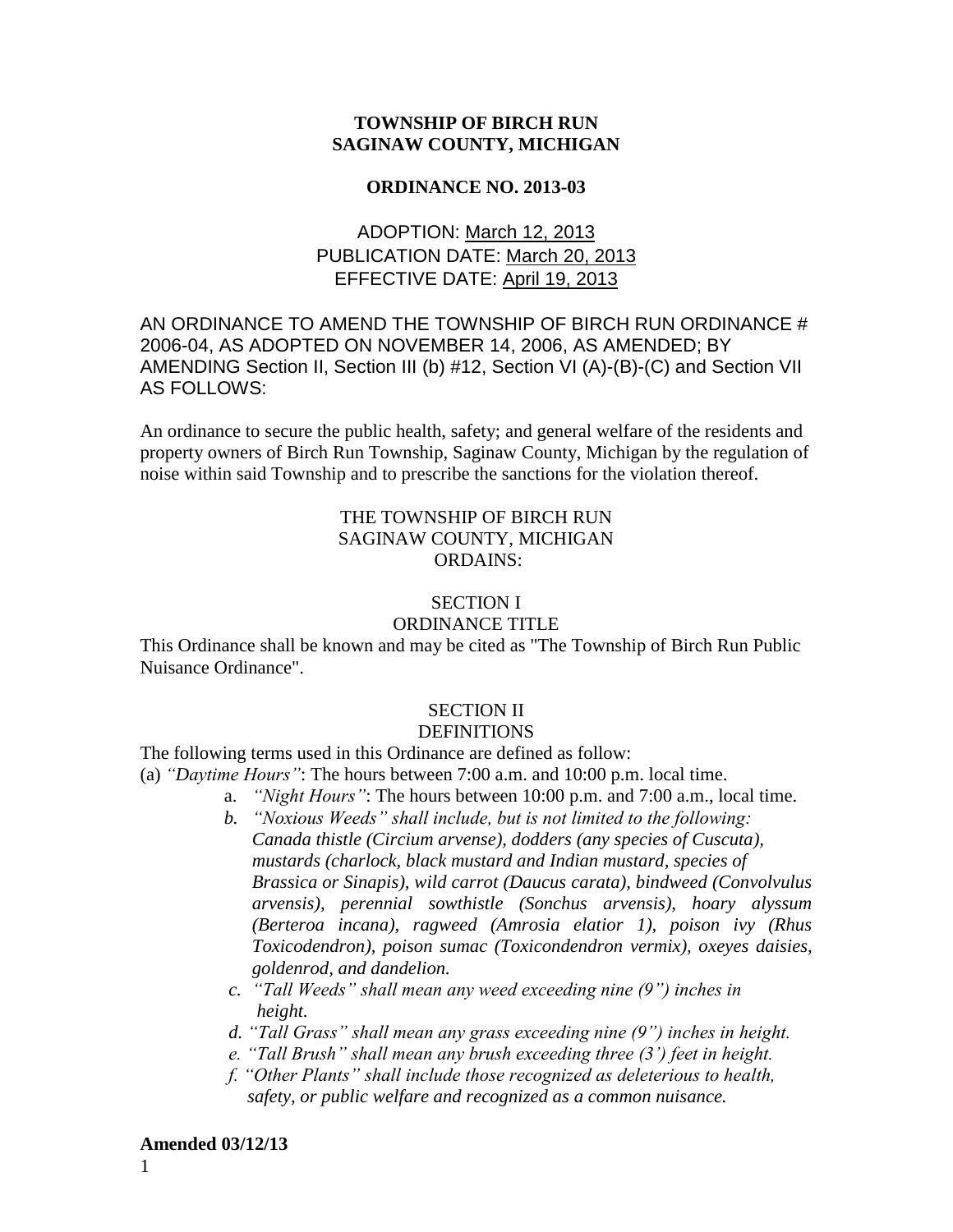- *g. "Owner" shall mean the person(s) listed on the current property tax roll.*
- *h. "Township" shall mean the Township of Birch Run.*
- *i. "Township Board" shall mean the Birch Run Township Board.*
- *j. "Lot" shall mean a parcel of land located within the Township of Birch Run as identified on the Tax rolls for the County of Saginaw.*
- *k. "Parcel" shall mean any lot of land located within the Township of Birch Run as identified on the tax rolls for the County of Saginaw.*
- *l. "Structures" shall mean structures as defined in the Birch Run Township Zoning Ordinance.*
- *m. "Weeds" shall mean all Noxious Weeds, Tall Grass, Tall Brush, Tall Weeds and Other Plants, Grass, Weeds and/or Brush as defined above.*
- *n. "Woodlot" shall mean a vacant tract of land comprising of a minimum of seventy-five percent (75%) of mature trees.*

*Application of Ordinance. This Ordinance shall apply to and cover all Weeds, as defined above, found growing in the Township of Birch Run with the following exceptions:* 

- *a. The entire lot in a platted subdivision shall be maintained within this ordinance.*
- *b. Other lots and parcels shall be maintained within one hundred feet (100') of a street, property line, right of way and a minimum of fifty (50) feet around all building and structures as determined by the Zoning Administrator.*
- *c. Woodlots and Agricultural lands shall be exempt from the Weed cutting requirements of this Ordinance up to a height of thirty-six (36) inches.*

### SECTION III ANTI-NOISE REGULATIONS

(a) GENERAL REGULATION No person, firm or corporation shall cause or create any unreasonable or unnecessarily loud noise or disturbance, injurious to the health, peace, or quiet of the residents and property owners of the Township.

(b) SPECIFIC VIOLATIONS The following noises and disturbances are hereby declared to be violations of this Ordinance; however, this listing is not to be construed to exclude other violations of this Ordinance not specifically enumerated:

- 1. The playing of any radio, phonograph, compact disc, television, or other electronic or mechanical sound producing device, including any musical instrument in such a manner or with such volume as to unreasonably upset or disturb the quiet, comfort or repose of other persons from nearby residential property.
- 2. Yelling, shouting, hooting or singing on the public streets between the hours of 10:00 p.m. and 7:00 a.m. or at any time or place so as to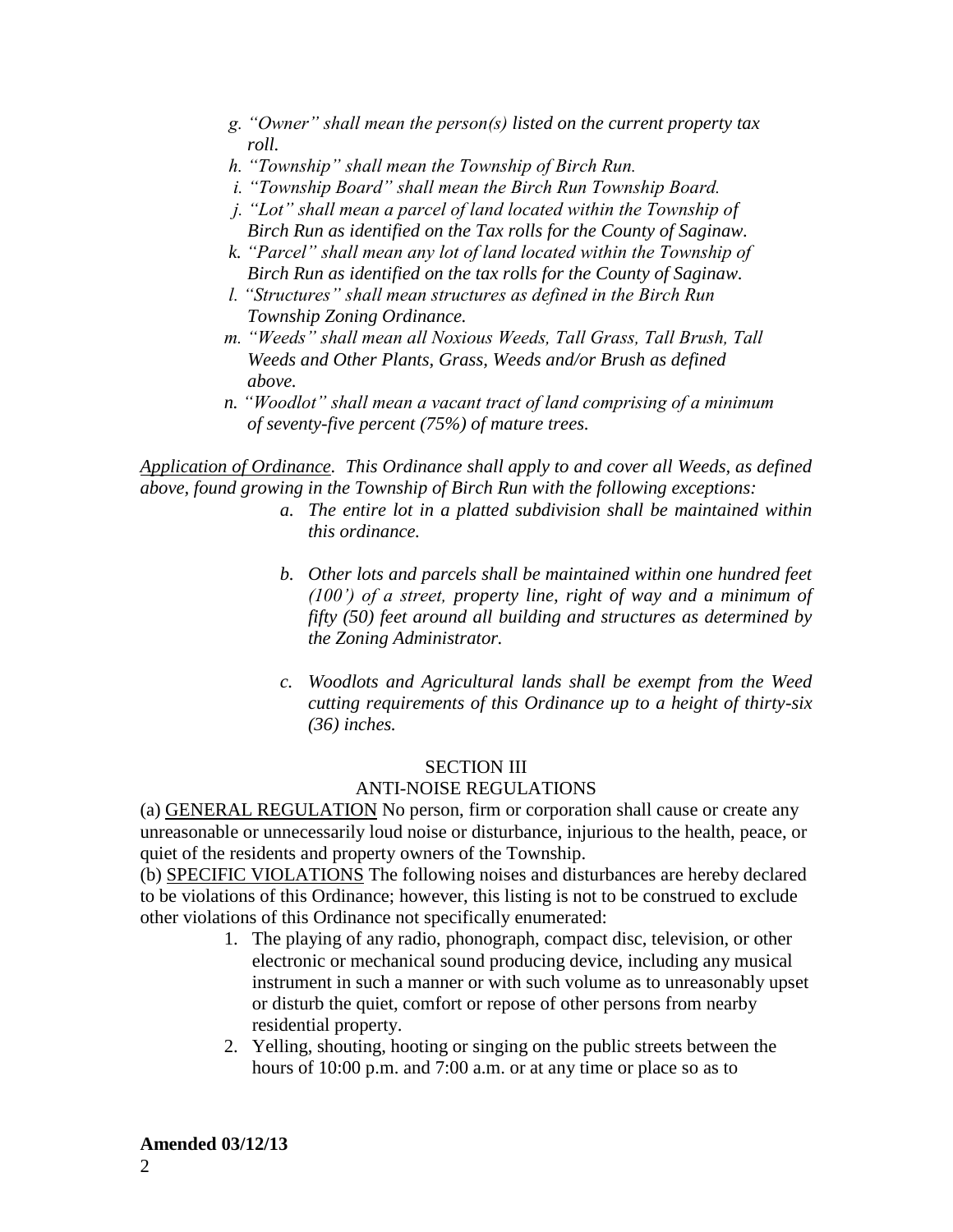unreasonably upset or disturb the quiet, comfort or repose of any persons in the vicinity.

- 3. The emission or creation of any excessive noise which unreasonably interferes with the operation of any school, church, hospital or court.
- 4. The keeping of any animal, bird, or fowl, which emanates frequent or extended noise which shall unreasonably disturb the quiet, comfort or repose of any person in the vicinity; such as allowing or permitting any dog to bark repeatedly in an area where such barking can be clearly heard from nearby residential property.
- 5. The operation of any automobile, motorcycle, or other vehicle so out of repair or so loaded or constructed as to cause loud and unnecessary grating, grinding, rattling, or other unreasonable noise including the noise resulting from exhaust, which is clearly audible from nearby properties and unreasonably disturbing to the quiet, comfort, or repose of other persons. The modification of any noise abatement device on any motor vehicle or engine, or the failure to maintain same so that the noise emitted by such vehicle or engine is increased above that emitted by such vehicle as originally manufactured shall be in violation of this section.
- 6. The sound of any horn or other device on any motor vehicle unless necessary to operate said vehicle safely or as required by the Michigan Motor Vehicle Code.
- 7. The discharging outside of any enclosed building of the exhaust of any steam engine, internal combustion engine, motor vehicle, or motor boat engine except through a muffler or other similar device which will effectively prevent loud or explosive noises. The modification of any noise abatement device on any motor vehicle or engine, or the failure to maintain same so the noise emitted by such vehicle or engine is increased above that emitted by such vehicle as originally manufactured shall be in violation of this section.
- 8. The use of any drum, loud speaker or other instrument or device for the purpose of attracting attention to any performance, show, sale, display or other commercial purpose which, by the creation of such noise, shall be unreasonably disturbing to other persons in the vicinity.
- 9. The operation of a loudspeaker or other sound amplifying device upon any vehicle on the streets of the Township with the purpose of advertising, where such vehicle, speaker or sound amplifying device emits loud and raucous noises unreasonably disturbing to nearby residential property.
- 10. The operation of any machinery, equipment or mechanical device so as to emit unreasonably loud noise which is disturbing to the quiet, comfort, or repose of any person.
- 11. No vehicles parked in the Township shall be left running for more than  $\frac{1}{2}$ an hour during the night hours in a residential or agricultural area, unless exempt under this ordinance.
- 12. It shall be unlawful for grass, weeds or a combination of weeds and grass to exceed 10 inches in height, for lots or parcels in any *agricultural,* business**,** or industrial district, or any residential lot *district*. It shall be the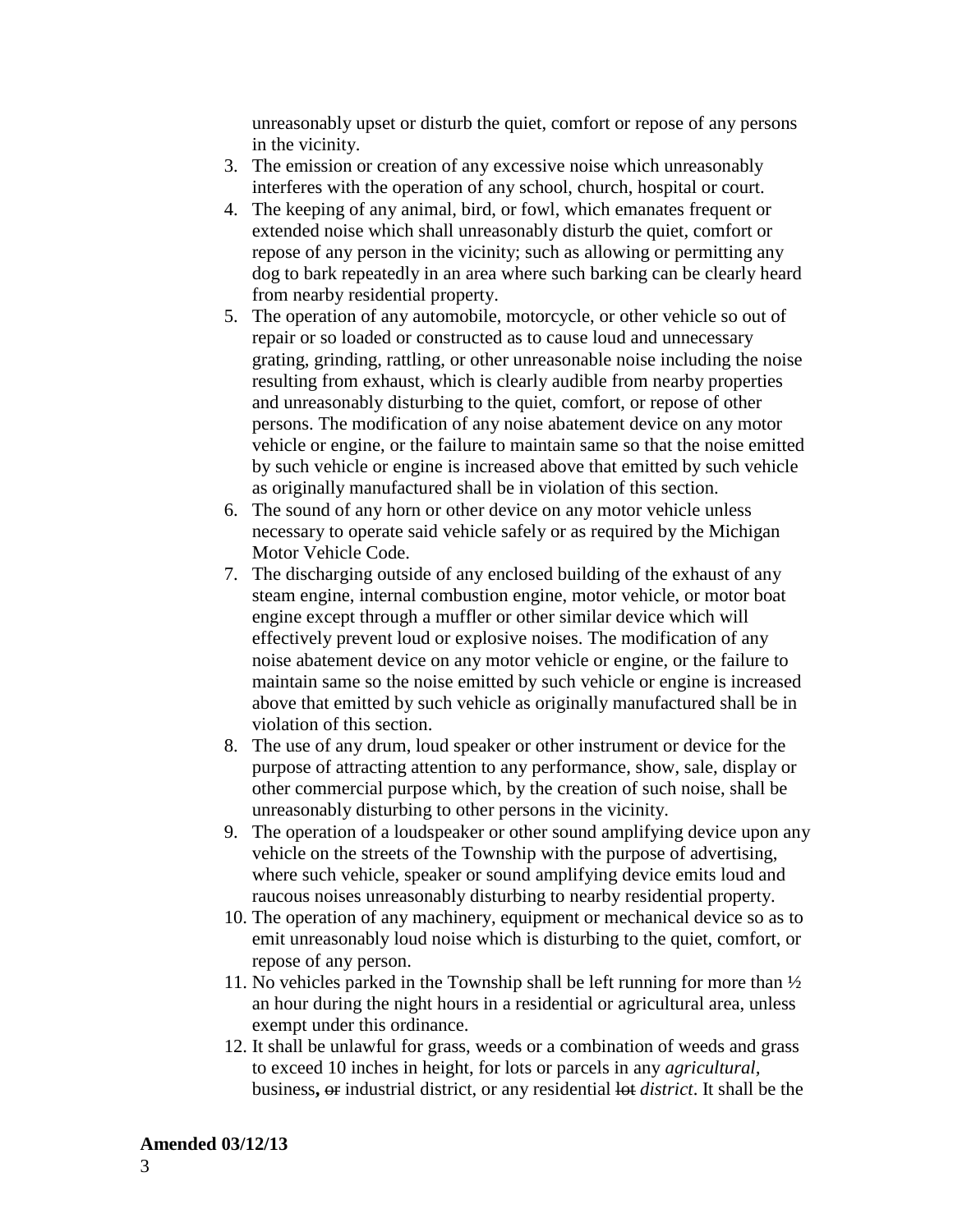duty of the owner or occupant of said parcel (hereafter collectively "Owner") to maintain the lawn area *on vacant or occupied parcels,* surrounding *and around all structures* the building or other structure to destroy the noxious weeds before they reach a seed-bearing stage, and to prevent said weeds from perpetuating themselves and from becoming a detriment to public health. *as defined in Section II:*

(c) EXCEPTIONS: None of the prohibitions hereinbefore enumerated shall apply to the following:

- 1. Any police vehicle, ambulance, fire engine or emergency vehicle while engaged in necessary emergency activities.
- 2. Excavation or repair of bridges, streets or highways or other property by or on behalf of the State of Michigan, Birch Run Township or the County of Saginaw, between sundown and 7:00 a.m. when the public welfare, safety and convenience render it impossible to perform such work during other hours.
- 3. Warning devices emitting sound for warning purposes as authorized by law.
- 4. Any agricultural equipment while engaged in normal agricultural activities including but not limited to planting, cultivation, irrigation and harvesting of crops.
- 5. Noises occurring between 7:00 a.m. and sundown caused by construction, repairs or demolition as long as a valid building permit has been issued by the Township and is currently in effect, and provided, such noise is not unduly excessive.
- 6. Noises occurring between 7:00 a.m. and sundown caused by maintenance of grounds, provided, such noise is not unduly excessive.
- 7. Noises emanating from the discharge of firearms are excluded, providing the discharge of firearms was authorized under Michigan Law and all local Ordinances.
- 8. The Birch Run Township Board may issue a permit, within thirty (30) days of the receipt of an application thereof, for a variance from this Ordinance for the purposes of a public or private meeting, concert, parade or other similar event. Application must be received by the Township Clerk at least forty-five (45) days prior to the event.
- 9. Any noise connected with a business (i.e. racetrack) that meets the established standards for that business and/or complies with all Special Use Permit requirements.

# SECTION IV

# PUBLIC NUISANCE REGULATIONS

No Person, firm or corporation shall create, cause or maintain any public nuisance within the Township by the unreasonable emission of dust, smoke, fly ash or noxious odors which are offensive or disturbing to adjacent property owners and residents or persons in the area.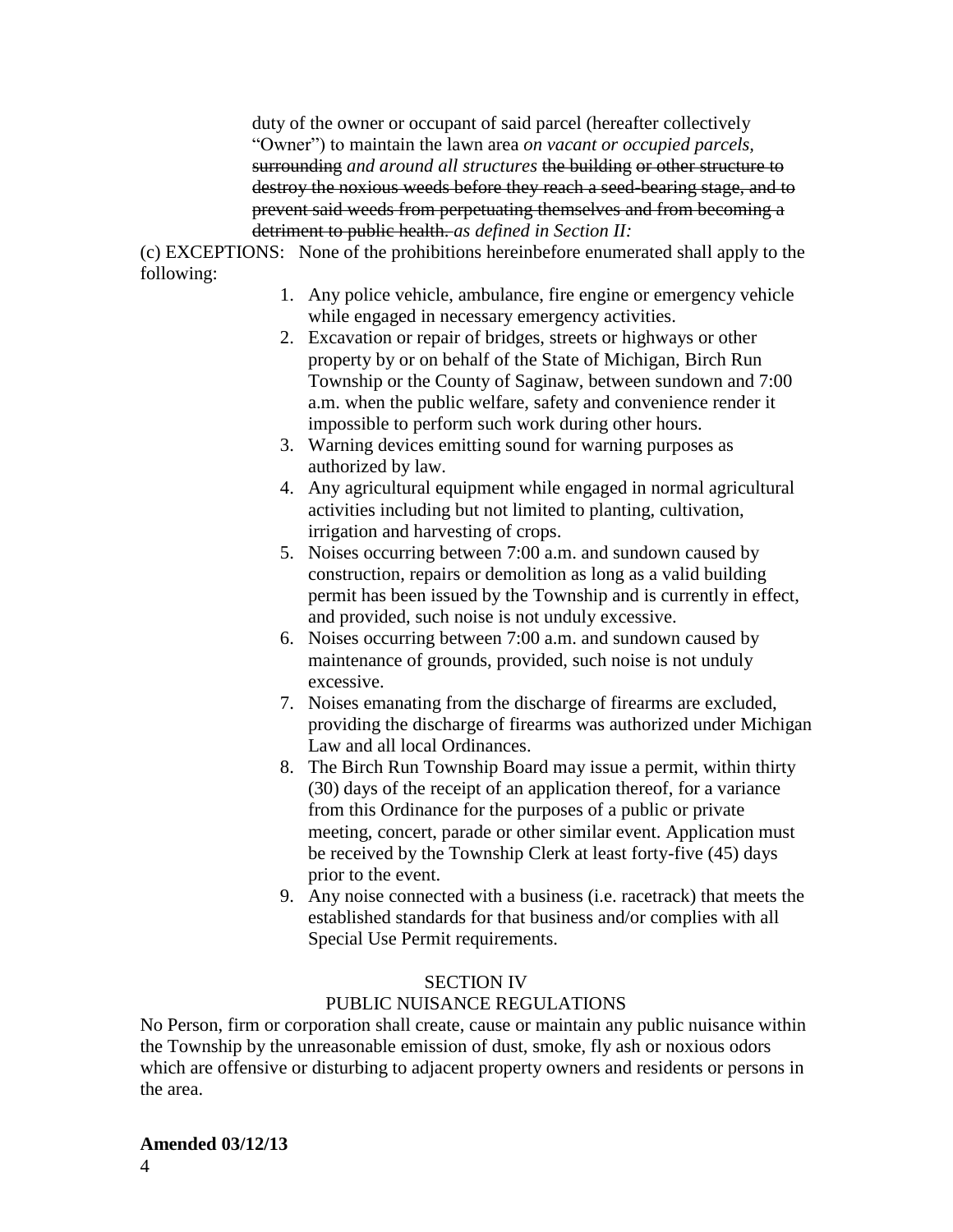# SECTION V

**COMPLAINTS** 

Complainants shall be required to complete a Birch Run Township Complaint Form, located at the Birch Run Township office.

## SECTION VI

### NOTIFICATION TO AND DUTY OF OWNER.

- (A) All violators of this Ordinance, except Section 3 *III (b)* 12, will have thirty days (30) from the date of the notice to comply with all applicable requirements.
- 

(B) First Notification for Section 3 *III (b)* 12: The Clerk will publish in the *Birch Run/Bridgeport Herald* in March a notice to all property owners within the Township that Tall Grass and Weeds, not cut by May 1 of that year may be cut or removed by the Township and the owner of the property charged a fine and cost for the removal of same.

 Second Notification *for* Section 3 *III (b)* 12: After May 1, the Commissioner *Zoning Administrator* shall prepare a list of all property owners who have failed to cut Tall Grass and Weeds, on their property as required in Section 6 *VI* (B) above. The Township shall mail, by return receipt requested delivery, *first class mail* a Second Notification to each property owner on such list, notifying them that they have seven (7) *ten (10)* days to comply with the Grass/Weed cutting and removal requirements of the Ordinance or they will be subject to the violation and penalty as stated in Section 7 *VII* of the Ordinance.

(C) Duty:

- (1) It shall be the duty of all owners of land on which Tall Weeds, Tall Grass and/or Tall Brush are found to be growing to cut the Tall Weeds, Tall Grass and Tall Brush.
- (2) It shall be the duty of all owners of land on which**,** *any weeds, or* Tall Weeds**,** *Tall Grass and/or Tall Brush* have been cut to remove the remains from all public sidewalks and streets within the Township of Birch Run.

### SECTION VII

## VIOLATION AND PENALTY

Any person, firm, or corporation who violates any of the provisions of this Ordinance shall be deemed to be responsible for a municipal civil infraction as defined by Birch Run Township Ordinance 98-1, which shall be punishable by a civil fine of not more than \$500.00 along with costs which may include all expenses, direct and indirect, to which Birch Run Township has been put in connection with the municipal civil infraction. *The Township shall keep an account of expenses incurred with respect to each parcel of land which is entered upon in carrying out the provisions of this ordinance. The Township Board shall establish by resolution an hourly rate (a fraction of an hour shall be charged the full hourly rate) and an administrative fee which shall be charged by the Township for carrying out the provisions of this ordinance. In order to reimburse the Township for its expenses in administering the inspection, scheduling and notification procedures required under this ordinance, there shall be an annual one-time fee which shall be charged to the owner. Failure to remit payment within the specified time period shall* 

### **Amended 03/12/13**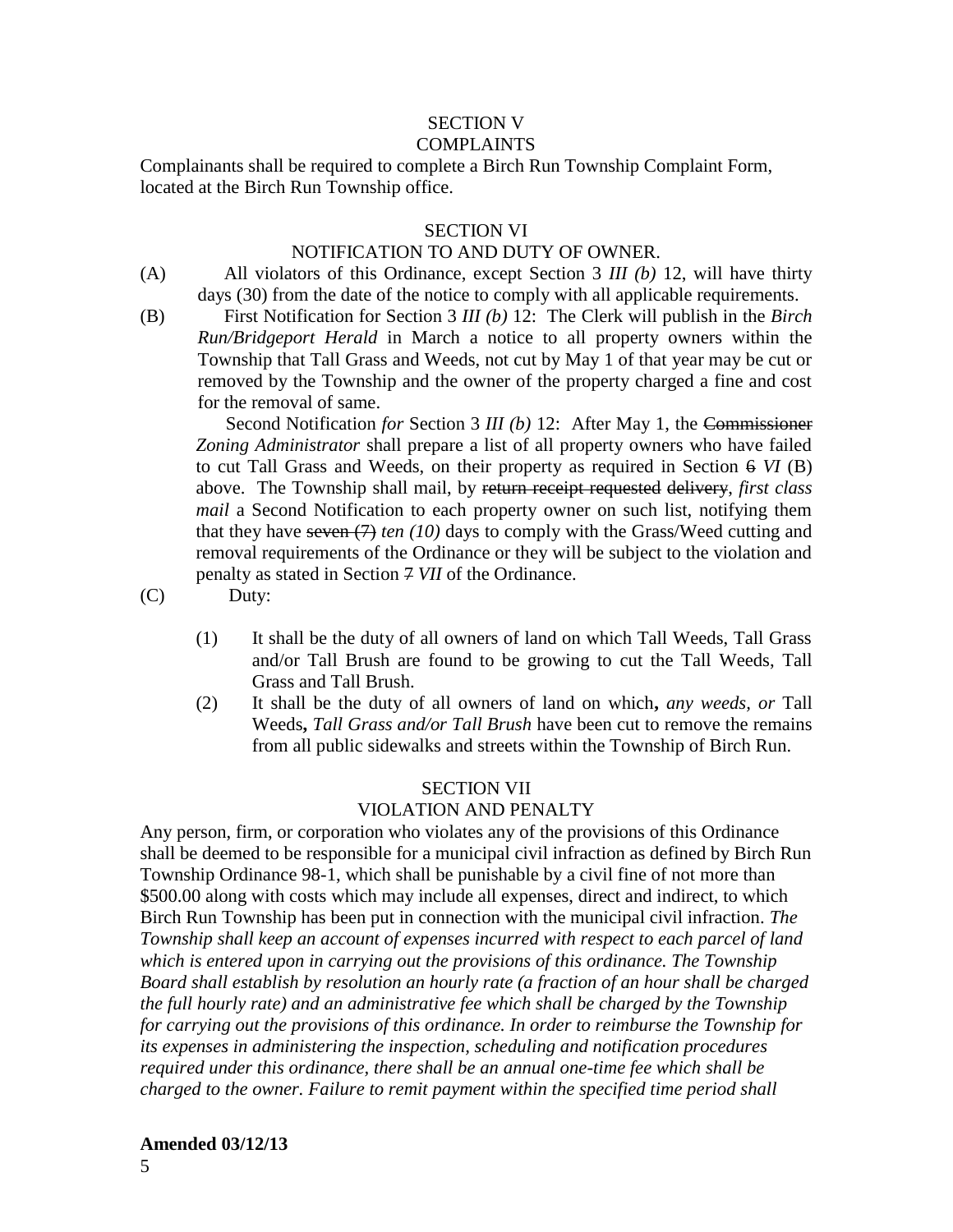*result in said fine and cost placed as a tax lien on said parcel. In no case, however, shall costs of less than \$25.00 or more than \$500.00 be ordered.* A violator of this Ordinance shall also be subject to such additional sanctions and judicial orders as are authorized under Michigan Law. The sanctions herein provided for shall be in addition to any injunctive or other relief, which might be available or appropriate under the circumstances.

In the event the owner of any lot(s) within the Township, to which Section 3 *III b* (12) applies, fails or refuses to comply with the provisions of Section 6 *VI* (B) thereof, and after being notified in accordance with Section 6 *VI* (C), said owner shall be found to be in violation of this Ordinance and subject to a fine of One Hundred (\$100.00) per parcel and not more than Five Hundred (\$500.00) Dollars per violation and the cost of removal. Furthermore, the Township of Birch Run or any authorized agent thereof shall have the right, to enter upon such lots and to cut and/or destroy any and all noxious and tall weeds, tall grass and tall brush located thereon. All due care shall be taken to avoid unnecessary damage to said property.

An owner, who has been fined and charged in accordance with Section 7 *VII*, shall have thirty (30) days from receipt of said fine and cost to remit payment to the Township or any authorized agent. Failure to remit payment within the specified time period shall result in said fine and cost plus ten (10%) percent penalty placed as a tax lien on said lot as provided by law against the lot to be charged and collected as in the case of general property tax against the lot, or lots, in question.

From the time of the commencement of the cutting and destruction of such Noxious and Tall Weeds, Tall Grass and Tall Brush, the Township shall have a lien upon the lot or parcel until such time the fine and costs are paid in full.

# SECTION VIII SEVERABILITY

The several provisions of this Ordinance are declared to be separate; if any court of law shall hold that any section or provision thereof is invalid, such holding shall not affect or impair the validity of any other section or provision of this Ordinance.

# SECTION IX

# EFFECTIVE DATE

This Ordinance shall take effect thirty-days (30 days) following publication, following adoption. All Ordinances or parts of Ordinances in conflict herewith are hereby repealed.

This Ordinance is declared to have been adopted and amended by the Township Board of the Township of Birch Run, County of Saginaw, Michigan, at a regular meeting held on the 12 day of March , 2013.

Adopted: March 12, 2013 Aye: Trevino, Sheridan, Totten, Trinklein, Moore, Magnus, Letterman Nay: